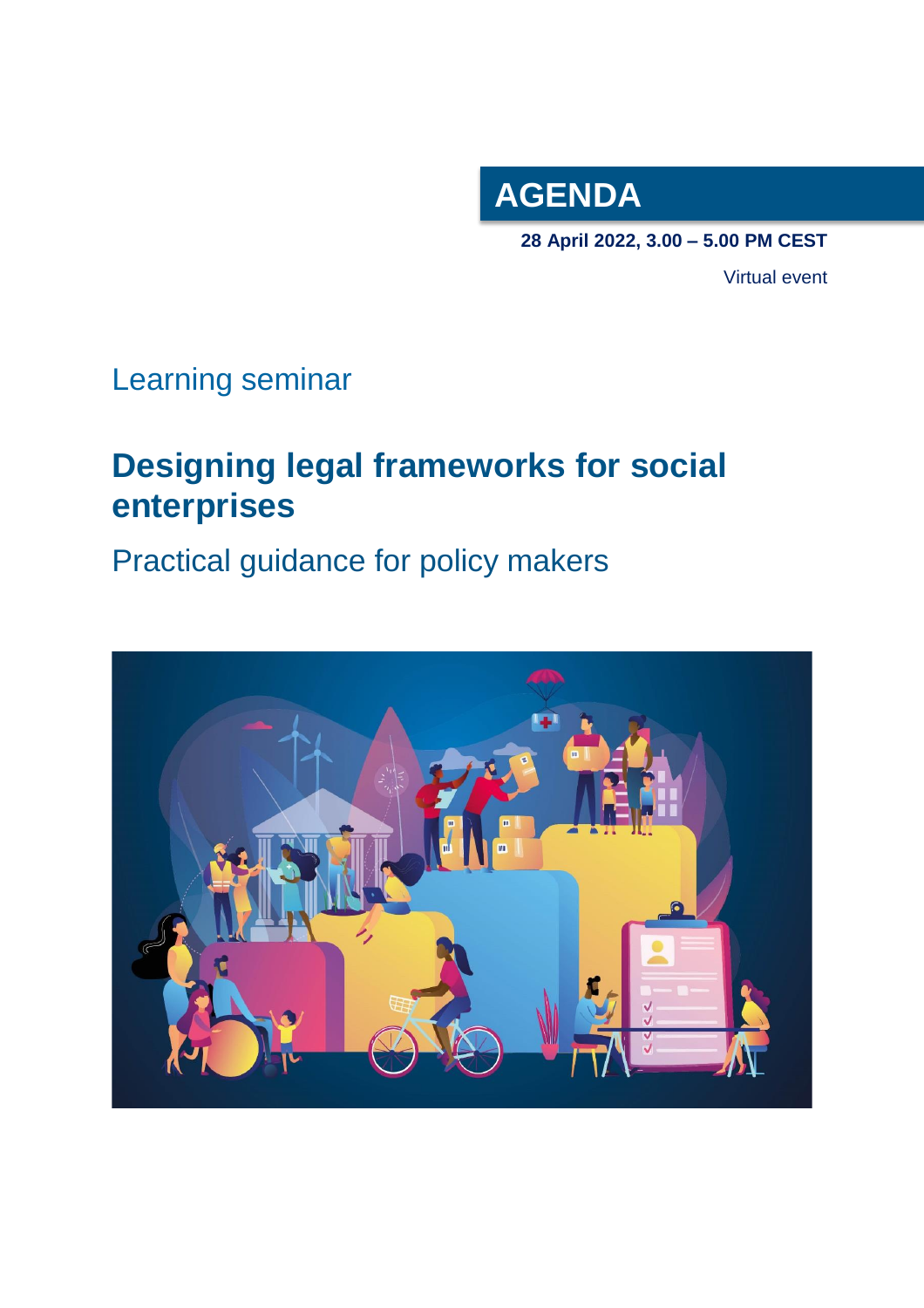## **Date: 28 April 2022, 3.00 PM –5.00 PM CEST**

<https://meetoecd1.zoom.us/meeting/register/tJEpcu6hqT8iGdMaCerQW13e8OFPDg9nNl6p>

### ► **What is the issue?**

**Social enterprises are expanding across EU countries and around the globe**. In the European Union, while some form of legislation on social enterprises exists in 16 countries and explicit policies or strategies to boost their development exist in the other 11 countries, policy makers recognise that legislation can help address current shortcomings and facilitate future social enterprise development.

In the framework of the Action *Designing legal frameworks for social enterprises*, funded by the European Union, the OECD has developed a manual that analyses and explores the challenges and opportunities to support social enterprise development through legal frameworks in 10 EU Member States, namely Belgium, Denmark, France, Italy, Luxemburg, the Netherlands, Poland, Slovakia, Slovenia and Spain.

The Manual identifies the three phases of the life cycle of legal frameworks and equips policy makers with concrete policy guidance to navigate each of them:

- The **scoping phase** outlines legal definitions of social enterprises and helps policy makers to identify when to regulate social enterprises and understand why it can be beneficial to do so under certain conditions.
- The **development phase** explains how to navigate the often challenging policy making process while developing legal frameworks. This entails meeting stakeholder needs and remaining attuned to institutional constraints and achieve consensus. It presents different options and approaches to social enterprise regulation and fiscal policy measures countries leverage to develop the field.
- The **evaluation phase** presents possible actions policy makers can take to anticipate the important, but often overlooked, evaluation process to ensure the long-term success of legal frameworks for social enterprises. It also explores avenues to adopt a dynamic perspective of legal frameworks to further develop social enterprises.

### ► **About the learning seminar**

The learning seminar will present the manual's main findings and recommendations, shed light on specific issues related to designing legal frameworks for social enterprises in an interactive setting, and allow for a discussion with both practitioners and policy makers.

The specific objectives are to:

- Identify when and why to adopt legal frameworks (or not) for the social economy depending on national or subnational contexts;
- Discuss how to choose between legal forms, statuses and other types of legal frameworks;
- **Share the success factors for effectively designing and adopting legal frameworks.**

The seminar will be organised around two parallel breakout sessions:

- **Session 1** From context to outcome: when and why to adopt legal frameworks for social enterprises?
- **Session 2** From process to purpose: how to tailor legal frameworks to meet evolving needs?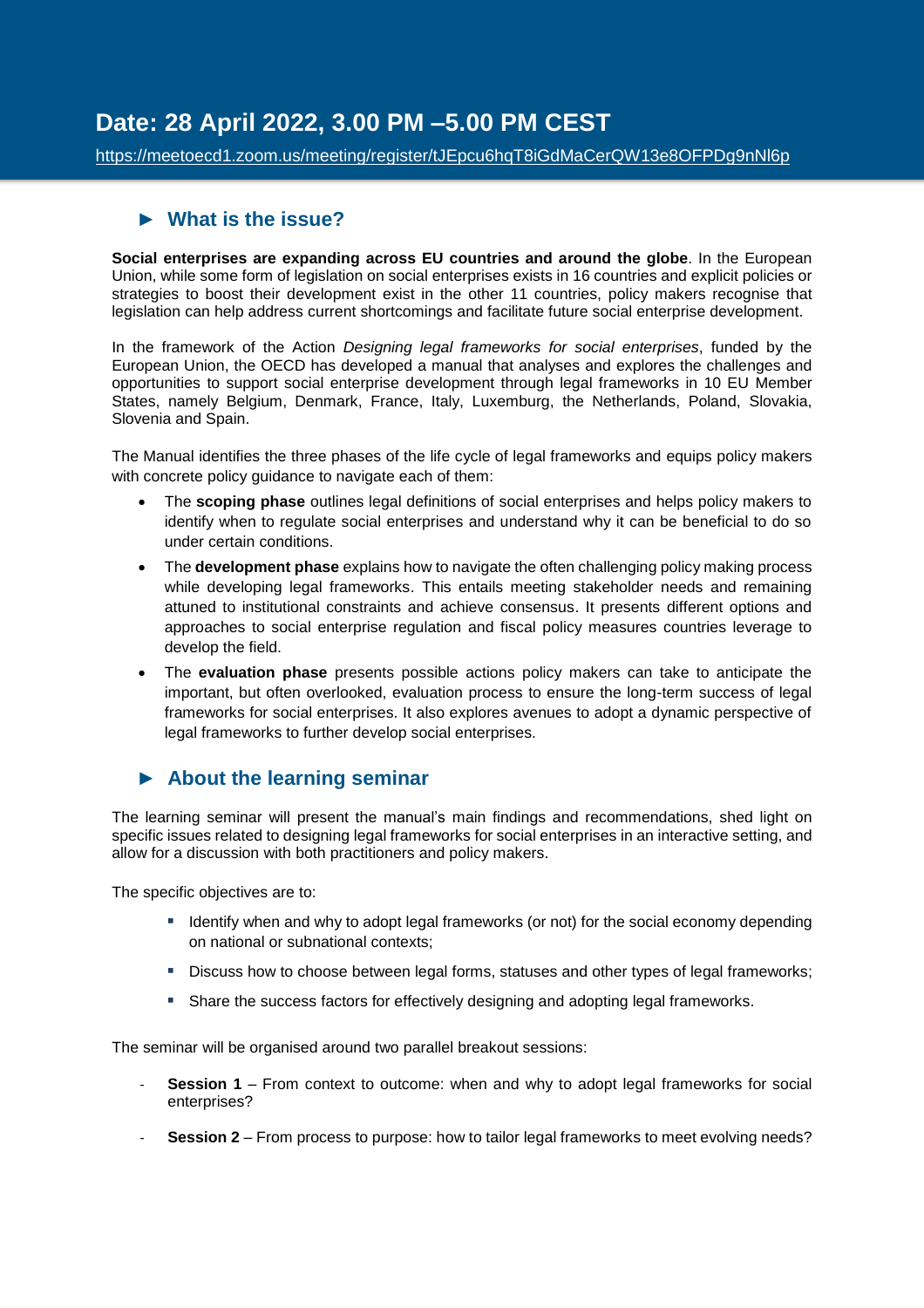

| Moderator        |       | Antonella Noya, Head, Social Economy and Innovation Unit,<br>OECD Centre for Entrepreneurship, SMEs, Regions and Cities                                                                    |
|------------------|-------|--------------------------------------------------------------------------------------------------------------------------------------------------------------------------------------------|
| $03.00 - 03.05$  |       | <b>Opening remarks</b><br>Plenary                                                                                                                                                          |
|                  |       | Anna Athanasopoulou, Head, Proximity, Social Economy and<br>Creative Industries Unit, Directorate-General for Internal Market,<br>Industry, Entrepreneurship and SMEs, European Commission |
| $03.05 - 03.20$  |       | <b>Presentation of the Manual: main findings and</b><br>recommendations                                                                                                                    |
|                  |       | Karen Maguire, Head, Local Employment, Skills and Social<br>Innovation Division, OECD Centre for Entrepreneurship, SMEs,<br><b>Regions and Cities</b>                                      |
| $03.20 - 04.20$  |       | <b>Breakout sessions</b>                                                                                                                                                                   |
| <b>Moderator</b> | James | Breakout session 1 – From context to outcome: when and why to<br>adopt legal frameworks for social enterprises?                                                                            |
|                  |       | Setting the scene (OECD) (6 minutes)                                                                                                                                                       |
|                  |       | Presentation by experts (14 minutes)<br>▶                                                                                                                                                  |
|                  |       | Poland: Jakub Schimanek, Labour Market and<br>$\circ$<br>Social Integration Unit, Department of the ESF,<br>Ministry<br>Investment<br>and<br>Economic<br>0f<br>Development                 |
|                  |       | The Netherlands: Stefan Panhuijsen, Social<br>$\circ$<br><b>Enterprise NL</b>                                                                                                              |
|                  |       | Discussion (40 minutes)                                                                                                                                                                    |
| <b>Moderator</b> | Amal  |                                                                                                                                                                                            |
|                  |       | Breakout session 2 – From process to purpose: how to tailor legal<br>frameworks to meet evolving needs?                                                                                    |
|                  |       | Setting the scene (OECD) (6 minutes)<br>▶                                                                                                                                                  |
|                  |       | Presentation by experts (14 minutes)                                                                                                                                                       |
|                  |       | Belgium: Daphné Estoret, Employment Policy<br>$\circ$<br>Directorate, Brussels Economy and Employment,<br>Brussels Regional Public Service, Belgium                                        |
|                  |       | EU: Victor Meseguer, Director, Social Economy<br>$\circ$<br>Europe                                                                                                                         |
|                  |       | Discussion (40 minutes)                                                                                                                                                                    |
| $04.20 - 04.50$  |       | <b>Wrap up and Q&amp;A session</b><br><b>Plenary</b>                                                                                                                                       |
|                  |       | Takeaways (12 minutes)                                                                                                                                                                     |
|                  |       | Breakout session 1: Toby Gazeley, EU Policy & Projects<br>Officer, Euclid Network                                                                                                          |
|                  |       | Breakout session 2: Julie Rijpens, Social Economy and<br>Innovation Unit, OECD                                                                                                             |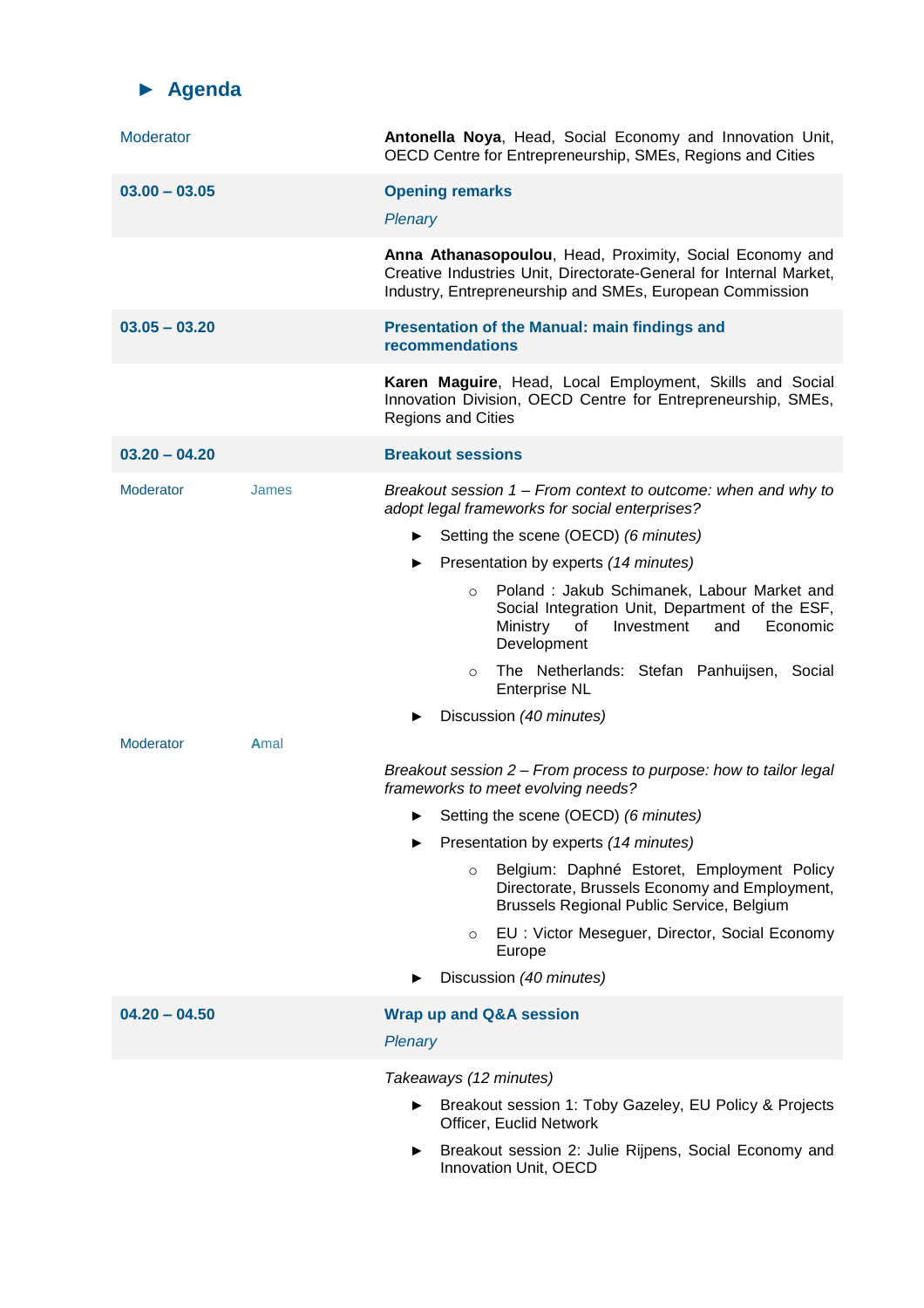*Questions from the audience will be taken in the chat function (18 minutes)*

**04.50 – 04.55 Closing remarks**

*Way forward*

**Antonella Noya,** Head of Social Economy and Innovation Unit, OECD Centre for Entrepreneurship, SMEs, Regions and Cities

## ► **Registration and meeting details**

The meeting is organised via Zoom. Please register [here.](https://meetoecd1.zoom.us/meeting/register/tJEpcu6hqT8iGdMaCerQW13e8OFPDg9nNl6p)

The meeting will be recorded for internal purposes and the recording will not be shared externally.

The seminar will be held in English.

The OECD's configuration of the Zoom service reflects the following measures:

- $\times$  Pre-registration, passwords, and the "waiting room" functions are enabled to prevent unauthorised access to the conference.
- $\times$  Specific identity format (country, name) for remote participants for easy control of each attendee in the Waiting Room before admitting them into the meeting.
- $\times$  Only the host (OECD) or co-hosts can enable a recording on their local computers. If the conference is recorded, a notice will show on the screen.
- $\times$  No chats can be saved, and no private chats are permitted, except with the host or cohosts.
- $\times$  Participants enter the conference call muted and without video showing, unless and until they enable these features themselves.
- $\times$  Avoid discussing any highly-sensitive matters.
- $\times$  Do NOT share your personal invitation link.

The OECD processes personal data in accordance with its Personal Data Protection Rules : <https://www.oecd.org/general/data-protection.htm>

#### **Contact**

#### **Email us at:**

Amal Chevreau – [Amal.Chevreau@oecd.org](mailto:Amal.Chevreau@oecd.org)

James Hermanson - [James.Hermanson@oecd.org](mailto:James.Hermanson@oecd.org)

Julie Rijpens – [Julie.Rijpens@oecd.org](mailto:Julie.Rijpens@oecd.org)

**Visit our website:** [https://www.oecd.org/cfe/leed/social-economy/](http://www.oecd.org/leed-forum/)

#### **Join the conversation:**

@OECD\_local [www.linkedin.com/company/oecd-local](http://www.linkedin.com/company/oecd-local) [www.oecd.org/cfe](http://www.oecd.org/cfe)